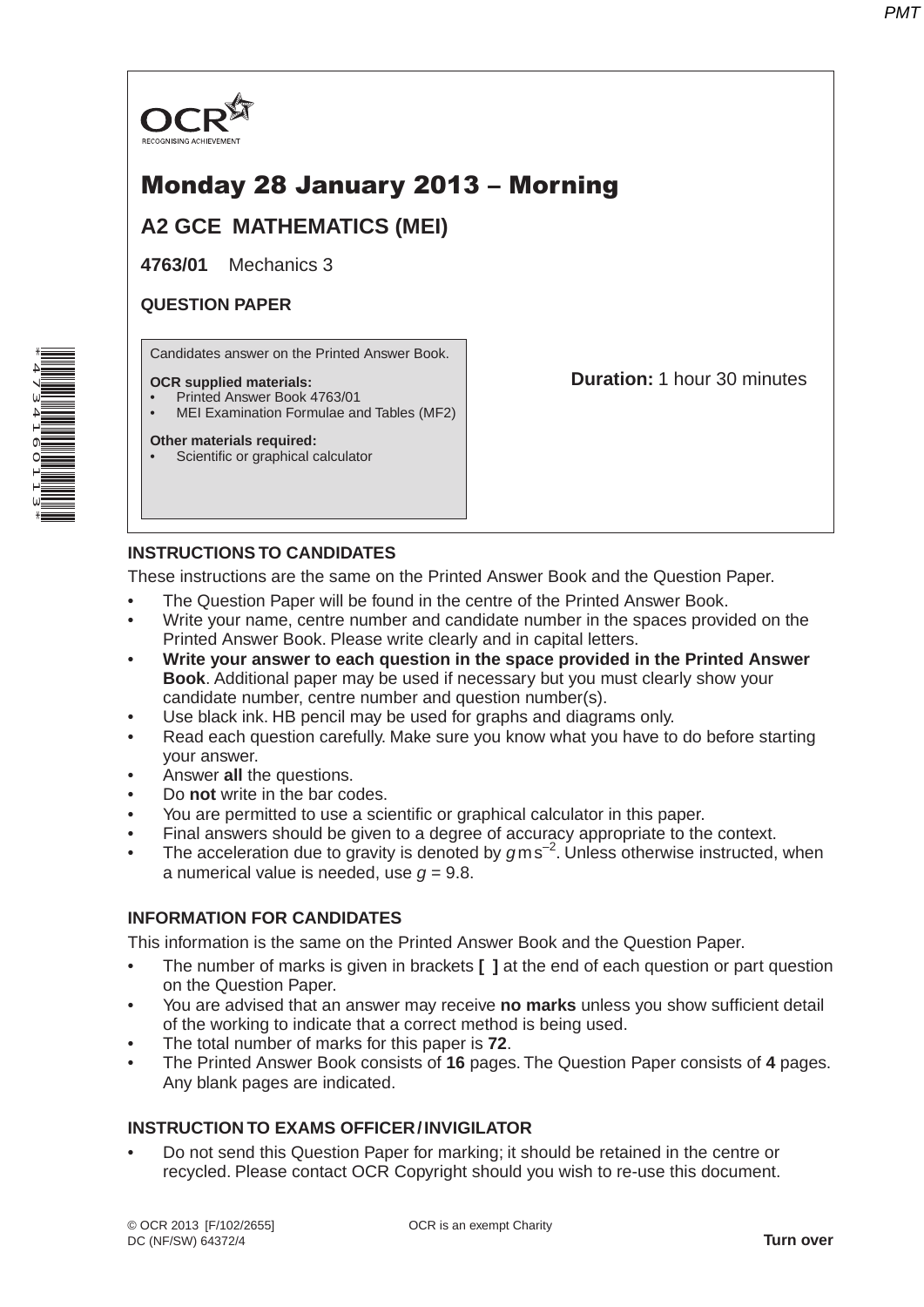*PMT*

- **1 (a)**  A particle P is executing simple harmonic motion, and the centre of the oscillations is at the point O. The maximum speed of P during the motion is  $5.1 \text{ ms}^{-1}$ . When P is 6 m from O, its speed is  $4.5 \text{ ms}^{-1}$ . Find the period and the amplitude of the motion. **[6]**
- **(b)** The force *F* of gravitational attraction between two objects of masses  $m_1$  and  $m_2$  at a distance *d* apart is **given** by *F*  $Gm_1m$  $=\frac{Qm_1m_2}{d^2}$ , where *G* is the universal gravitational constant.
	- **(i)** Find the dimensions of *G*.  $[3]$

*d*

Three objects, each of mass *m*, are moving in deep space under mutual gravitational attraction. They move round a single circle with constant angular speed  $\omega$ , and are always at the three vertices of an equilateral triangle of side *R*. You are given that  $\omega = kG^{\alpha}m^{\beta}R^{\gamma}$ , where *k* is a dimensionless constant.

(ii) Find 
$$
\alpha
$$
,  $\beta$  and  $\gamma$ . [5]

For three objects of mass 2500 kg at the vertices of an equilateral triangle of side 50 m, the angular speed is  $2.0 \times 10^{-6}$  rad s<sup>-1</sup>.

- **(iii)** Find the angular speed for three objects of mass  $4.86 \times 10^{14}$  kg at the vertices of an equilateral triangle of side 30 000 m. **[4]**
- **2 (a)**  A fixed solid sphere with a smooth surface has centre O and radius 0.8 m. A particle P is given a horizontal velocity of  $1.2 \text{ m s}^{-1}$  at the highest point on the sphere, and it moves on the surface of the sphere in part of a vertical circle of radius 0.8 m.
	- **(i)** Find the radial and tangential components of the acceleration of P at the instant when OP makes an angle  $\frac{1}{6}\pi$  radians with the upward vertical. (You may assume that P is still in contact with the sphere.) **[5]**
	- **(ii)** Find the speed of P at the instant when it leaves the surface of the sphere. **[6]**
	- **(b)** Two fixed points R and S are 2.5 m apart with S vertically below R. A particle Q of mass 0.9 kg is connected to R and to S by two light inextensible strings; Q is moving in a horizontal circle at a constant speed of  $5 \text{ m s}^{-1}$  with both strings taut. The radius of the circle is 2.4 m and the centre C of the circle is 0.7 m vertically below S, as shown in Fig. 2.



**Fig. 2**

**Find the tension in the string RQ and the tension in the string SQ.** [7]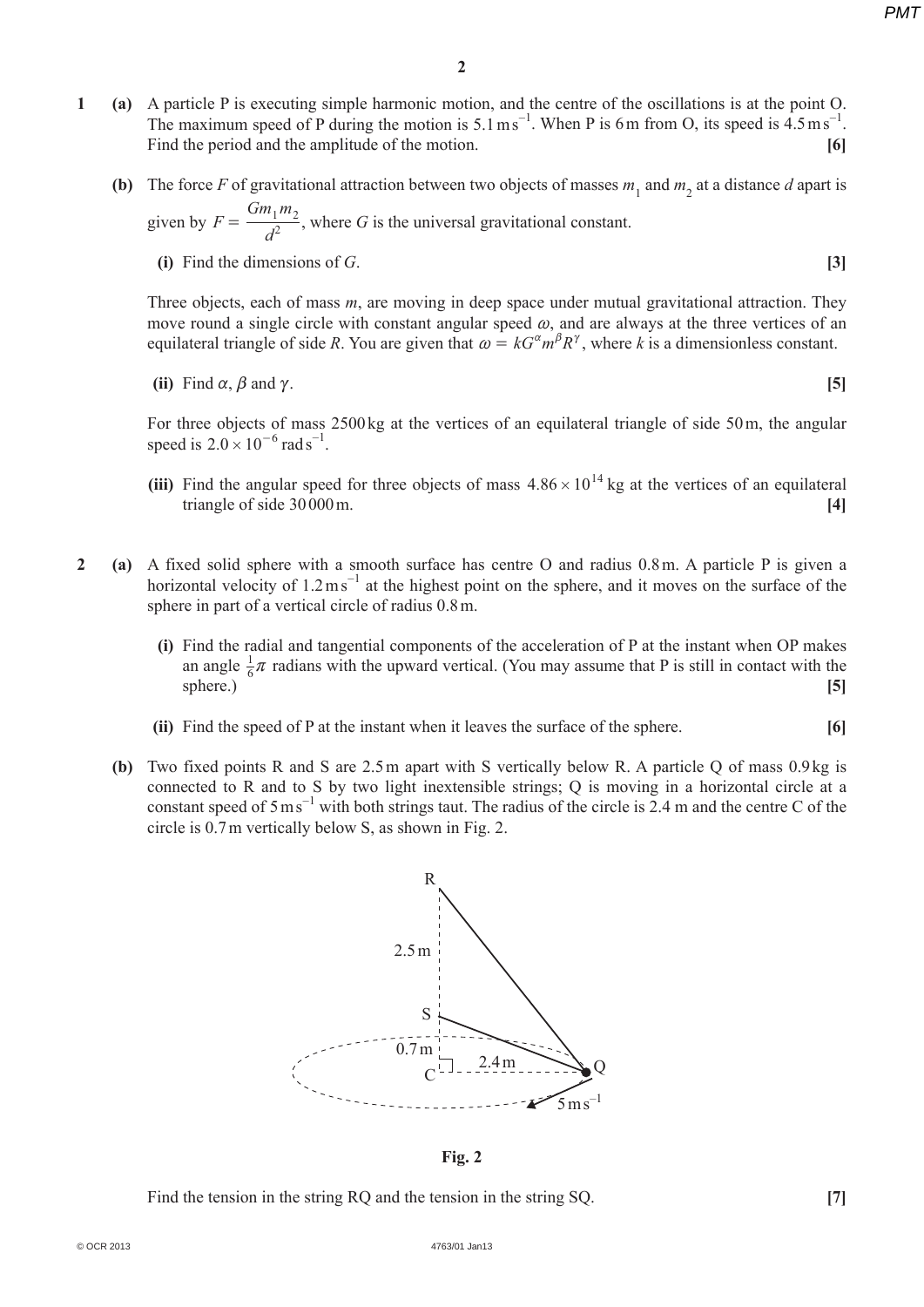*PMT*

**3**  Two fixed points X and Y are 14.4 m apart and XY is horizontal. The midpoint of XY is M. A particle P is connected to X and to Y by two light elastic strings. Each string has natural length 6.4 m and modulus of elasticity 728 N. The particle P is in equilibrium when it is 3 m vertically below M, as shown in Fig. 3.



**Fig. 3**

| (i) Find the tension in each string when P is in the equilibrium position.  | $\lceil 3 \rceil$ |
|-----------------------------------------------------------------------------|-------------------|
| (ii) Show that the mass of $P$ is 12.5 kg.                                  | $\lceil 3 \rceil$ |
| The particle P is released from rest at M, and moves in a vertical line.    |                   |
| (iii) Find the acceleration of P when it is 2.1 m vertically below M.       | $\mathbf{5}$      |
| (iv) Explain why the maximum speed of P occurs at the equilibrium position. | $[1]$             |
| (v) Find the maximum speed of P.                                            | [6]               |

- **4** (a) The region enclosed between the curve  $y = x^4$  and the line  $y = h$  (where *h* is positive) is rotated about the *y-*axis to form a uniform solid of revolution. Find the *y-*coordinate of the centre of mass of this solid. **[5]**
	- **(b)** The region *A* is bounded by the *x*-axis, the curve  $y = x + \sqrt{x}$  for  $0 \le x \le 4$ , and the line  $x = 4$ . The region *B* is bounded by the *y*-axis, the curve  $y = x + \sqrt{x}$  for  $0 \le x \le 4$ , and the line  $y = 6$ . These regions are shown in Fig. 4.



**Fig. 4**

- **(i)** A uniform lamina occupies the region *A*. Show that the *x*-coordinate of the centre of mass of this lamina is 2.56, and find the *y-*coordinate. **[9]**
- **(ii)** Using your answer to part **(i)**, or otherwise, find the coordinates of the centre of mass of a uniform lamina occupying the region *B*. **[4]**